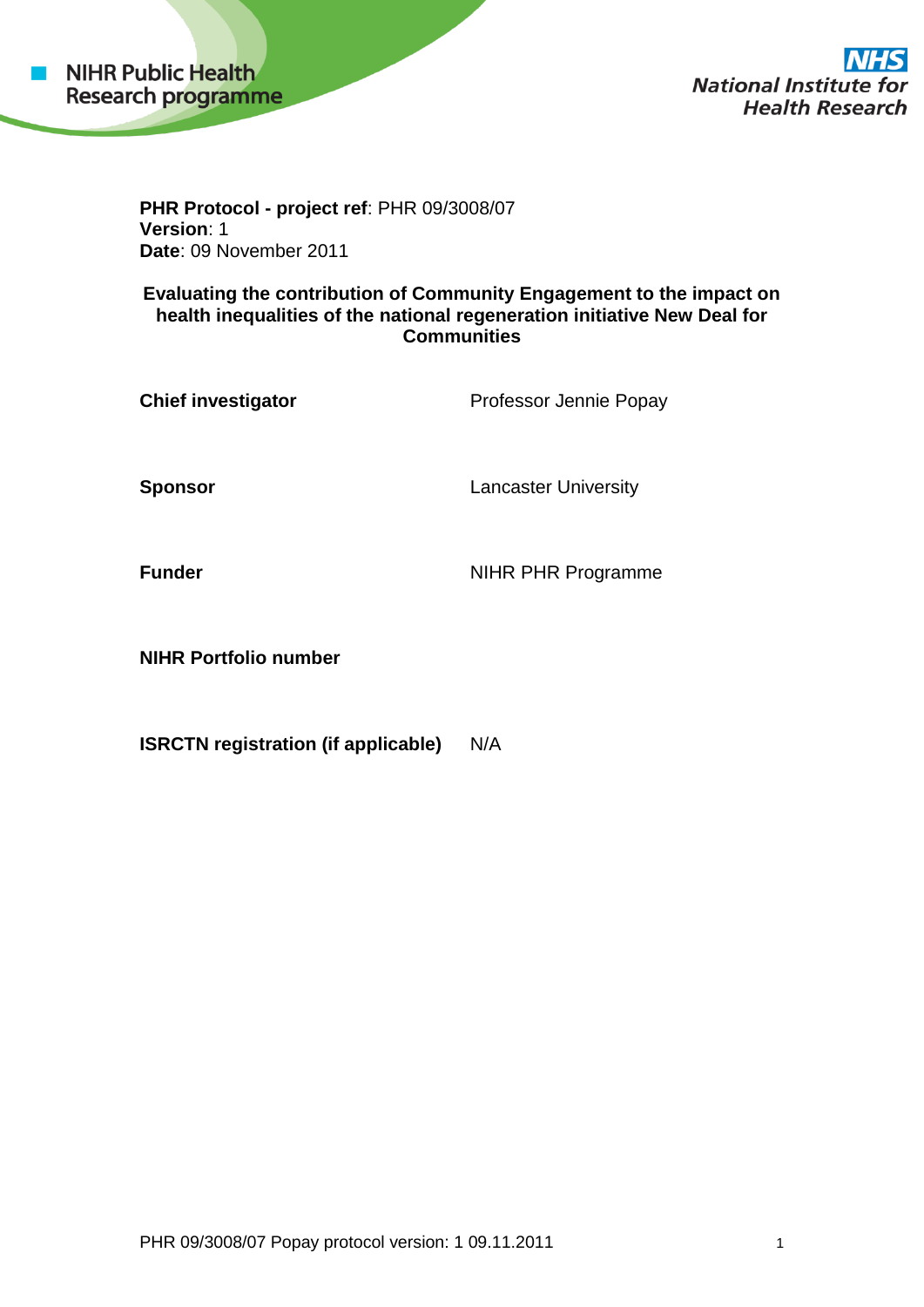# **Evaluating the contribution of Community Engagement to the impact on health inequalities of the national regeneration initiative New Deal for Communities**

## **1. Rational for the research**

Community engagement (CE) refers to actions that aim to engage people who are the target of policies in decisions that impact on their lives. Internationally it is more commonly referred to as 'community empowerment'. The focus may be a community of 'place' (i.e. residents of a particular neighbourhood) or a community of interest (i.e. people with a disability). There is considerable diversity in the activities included under the rubric of community engagement ranging from informal relationships of social support, through consultation by formal organisations particularly public agencies, to actively engaging people in the design and delivery of services/policies as partners with formal organisations or through direct community ownership/control. In recent years community engagement has been central to policies aimed at reform of local government, the NHS, policing, education and housing, regenerating disadvantaged neighbourhoods and reducing health inequalities.1-8 It is a key component of the new UK government's policies including in particular the 'Big Society' agenda.9,10

In 2006/7 several of the applicants undertook systematic reviews of research on the process, impact and cost effectiveness of community engagement on health and health related outcomes for the National Institute for Health and Clinical Excellence (NICE).11-13 These reviews found evidence of positive outcomes for 'engaged' individuals including: increased self efficacy, confidence and self-esteem; improved social networks; a greater sense of community and security; improved access to education leading to increased skills and paid employment and self-reported improvements in physical and mental health, health related behaviour and quality of life. However, the reviews also found evidence that CE can have unintended negative impacts on 'engaged' individuals including physical and emotional health costs, consultation fatigue and disillusionment. Additionally, some evidence points to potentially important relationships between the type or level of CE and impacts on intermediate social determinants of health at a community level including, for example, improved uptake and effectiveness of services 14, improved living conditions including housing quality15 and both 'bonding' and bridging social capital.16

These NICE reviews, however, also concluded that much available research was of poor quality and identified major gaps in the evidence subsequently highlighted in NICE guidance.5 These included a lack of good quality evidence on: the relative effectiveness of different CE approaches in engaging people in different social groups/communities; the social and health outcomes of different approaches to CE for people who are engaged and at the community level; and differential impacts of CE on different social groups/communities.5

Three additional problems with the evidence base for CE interventions have a particular bearing on the research described here. First, none of the studies included in the NICE reviews assessed the impact of CE on health inequalities. Indeed, very few measured any health outcomes at the population level. Second, the CE activities themselves and the way they were implemented were poorly described in the evaluations. It was therefore rarely possible to identify what the intervention consisted of, for example, what the levels of intensity and type of CE were, or whether there were distinct components of the CE activity associated with specific outcomes. This makes it difficult to interpret the findings of evaluations and hence to identify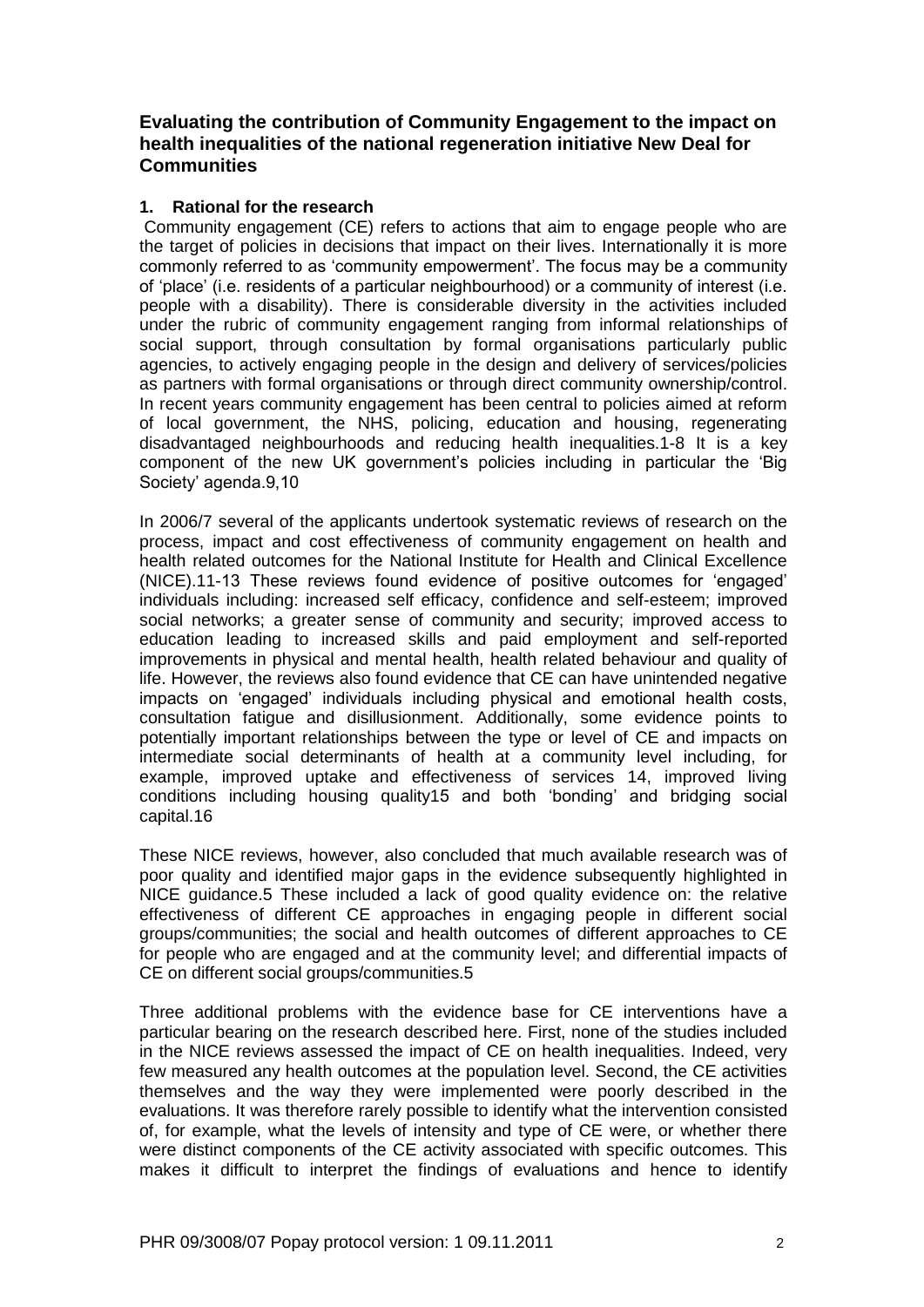recommendations for future policy. Third, there is an almost universal absence of adequate information on resource use, and especially the opportunity costs of CE to community members. These conclusions on the limitations of the evidence base on the impact of CE have been confirmed by two more recent reviews.16,17

The research described here will address these problems and advance the evaluation of CE approaches and their impact on health inequalities focusing on New Deal for Communities (NDC). This area-based regeneration policy initiative consisted of local programmes implemented in 39 of the most disadvantaged neighbourhoods in England. Each local programme was funded for 10 years from 1999/2000 to 2010/11. In total £2.29 billion was spent, £1.56 billion from core NDC funds amounting to an average £50 million per area by the end of the initiative.18 All local NDC programmes had to achieve outcomes in five policy domains: to reduce unemployment and crime and to improve health, education and the physical environment including housing.

Community Engagement was a sixth outcome domain but was also approached as a vehicle for achieving outcomes in the other thematic domains. Although CE had a common goal across local NDC programmes, there has been considerable variation in how it has been developed and implemented as well as contrasts in the populations served and the local contexts. The NDC policy therefore provides an unparalleled opportunity to compare different approaches to community engagement against social and health outcomes at both the individual and area levels and examine differential impacts across social groups.

The research described here will also take advantage of rich datasets resulting from two evaluations of the NDC: one recently completed the other on-going. First, the government funded 10 year National NDC Evaluation, led by Sheffield Hallam University. This began in 2000 and collected data on residents' engagement and a range of outcomes (described later.) Second, we will draw on datasets and local contacts developed as part of our current evaluation of the impact of the NDC policy initiative on health inequalities which began in January 2010 and runs for 3 years funded by the Department of Health Policy Research Programme.

# **2. Research questions**

The research aims to answer four questions:

(1) Which community engagement approaches used by NDC local programmes engage which social groups?

(2) Do different approaches to community engagement have different outcomes?

(3) Do social and health outcomes associated with NDC approaches to community engagement vary across groups defined by age, ethnicity, gender and material circumstances?

(4) What is the cost effectiveness of different approaches to community engagement?

#### **3. The research design and analysis**

The research involves mixed methods and consists of three linked work packages.

#### *Work package 1; a typology of NDC approaches to community engagement*

This work package consists of three stages. During Stage 1 a preliminary typology will be developed using secondary data sources. This process will utilise data from a range of secondary sources including: descriptions of NDC places and people and a typology of local NDC programmes produced for our current DH funded study; reports from the NDC National Evaluation Team; the 2002 Ipsos/MORI survey (described later); and NDC documents in the public domain including annual reports, local evaluation reports and financial returns. The analysis will use a narrative synthesis approach.24 Data extracted from different sources will be combined to produce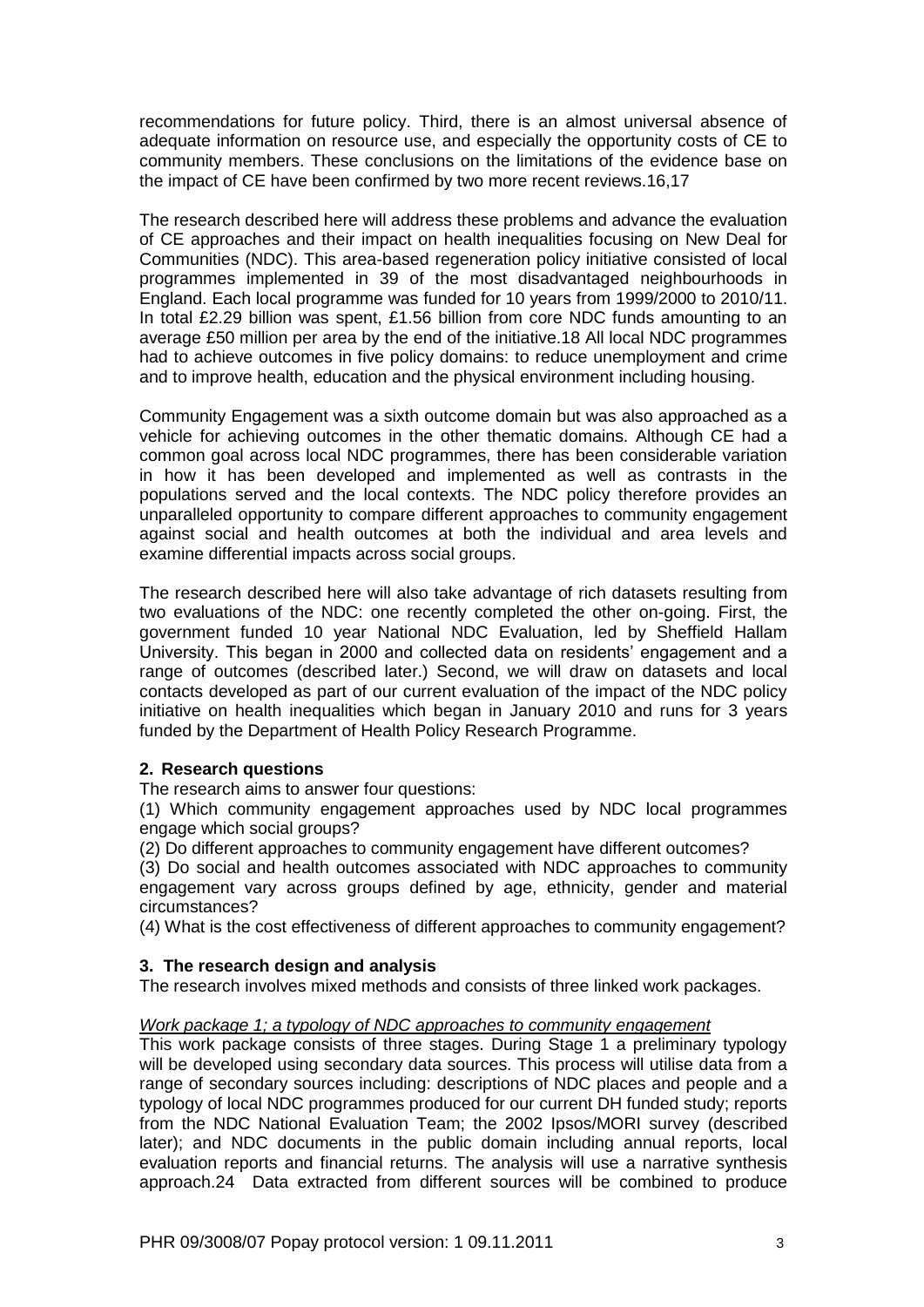textual descriptions of CE structures and process in each of the 39 NDC areas. These descriptions will also include estimates of baseline levels of engagement for each area allowing us to take account of NDC areas' different starting points with respect to CE and capacity to engage.18 Thematic analysis of these 39 descriptions will then be conducted to identify recurrent elements across the NDC areas. These will then be linked in a higher order synthesis using ideas webbing to produce a preliminary typology of NDC approaches to CE.25

This preliminary typology will be refined using data collated during Stage 2. This involves fieldwork in 10 NDC areas purposively sampled to include: (i) area and population diversity; (ii) a range of types of approaches to CE based on the preliminary typology; (iii) NDC areas for which we have relatively little secondary data; and (iv) NDC areas in which the National Evaluation Team concluded CE was associated with programme outcomes. Initial entry to the sites will be through key informants identified at each NDC area during our current DH funded study. The fieldwork will consist of two elements: identifying and analysing local documents on approaches to CE and semi-structured interviews with residents and managers involved in the NDC.

#### *1. Identifying previously unidentified local documents on CE activities:*

Key informants including both local residents and professionals involved in delivering the NDC identified during our current DH funded study will be asked to identify local documents/reports that could provide additional information on structures and processes for CE and in-kind costs. These will be subjected to thematic content analysis.

#### *2. Semi-structured interviews:*

These will be conducted with five key informants at each of the 10 sites – three local residents involved in NDC partnership boards or other significant CE activities and two professionals with experience of NDC CE activities giving 50 interviews in total across the 10 sites. The interviews will last around an hour and will collect short focused responses to questions about the processes and structures of CE, respondents' perspectives on the level of engagement in the activities they are familiar with, their perceptions of the impact of population mobility in their neighbourhood on engagement and their knowledge of any in-kind costs involved in the CE activities they are familiar with. The preliminary typology developed during Stage one of WP 1 will be used to structure the interviews. The interviews will be tape recorded, partially transcribed and analysed thematically. The interviews will adhere to Lancaster university ethical procedures for informed consent, data protection, and fieldworker safety. We will use the contacts with the NDC sites established during our current DH study to identify these informants.

Stage 3 will involve the refinement of the preliminary CE typology on the basis of the analysis of documents and interview data generated during Stage 2 fieldwork. These thematic analyses will focus on identifying additional insights into CE processes and outcomes as well as extracting any information potentially relevant to the economic analysis. Thus the development of the typology will be iterative, incorporating data from multiple sources. Finally during Stage 3 the typology will be tested for face validity and applicability to particular sites in telephone/email discussions with key informants from as many of the 39 NDC sites as possible. Although the NDC programmes all ended by March 2011 we have already made contact with key informants in the majority of the 39 areas and we are working to maintain these contacts for the duration of our existing DH study. Many of the NDC areas have established successor or 'legacy' bodies to the NDC partnership which is making it easier for us to do this.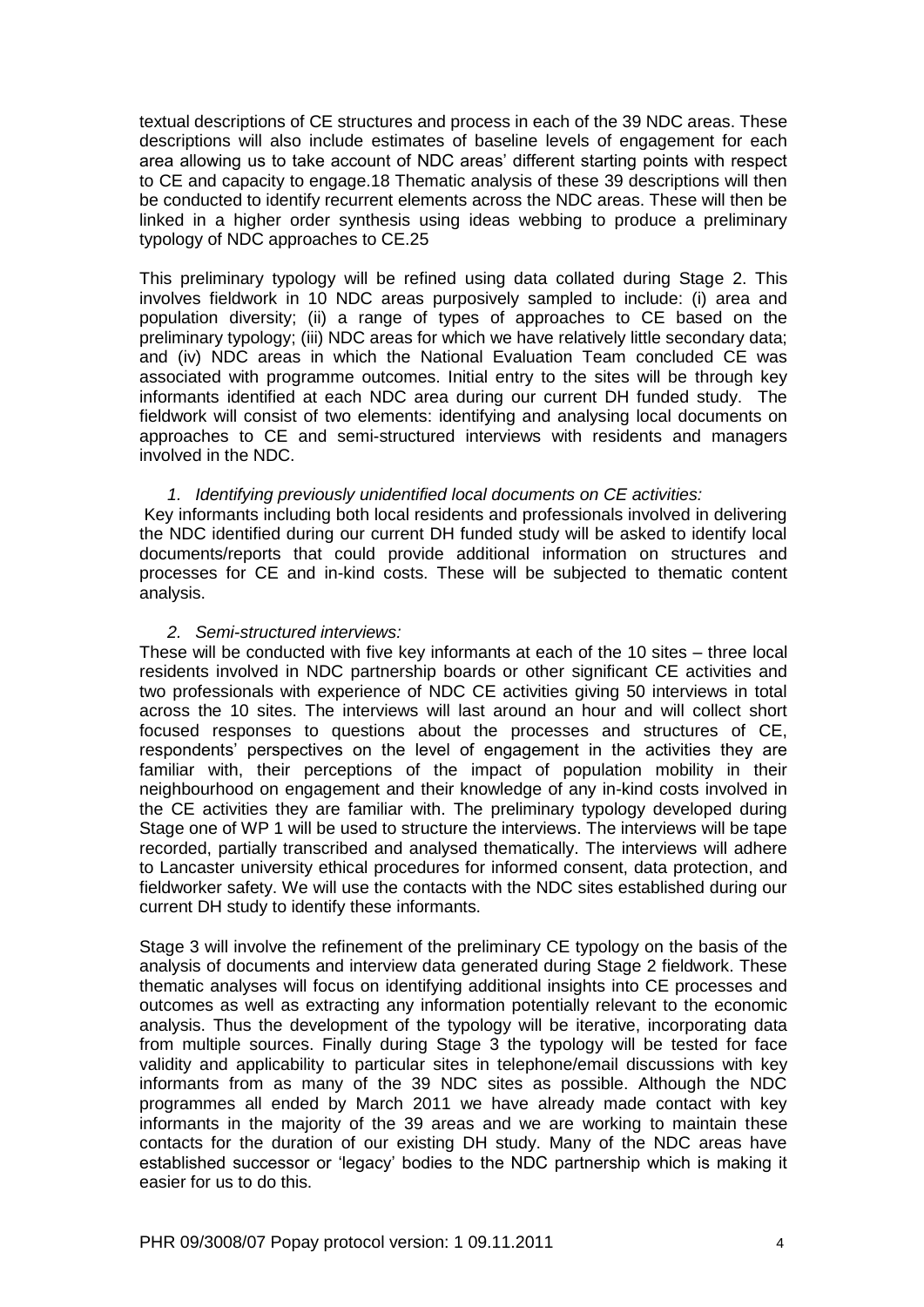### *Work package 2: cost effectiveness*

This work package will assess the cost effectiveness of different CE approaches. Data on direct and in kind costs will be obtained from three sources: secondary data provided by the National NDC Evaluation Team; local documents identified during fieldwork in the purposive sample of ten NDC; and interviews with residents and managers at these sites. Additionally, we will undertake brief telephone interviews with managers with experience of CE in as many of the remaining 29 NDC sites as possible using contacts established during our current DH funded study. We recognise that these data will be limited to specific areas of CE activity and be restricted to larger in-kind costs. These types of data will probably not be available for all NDC sites as we may not be able to identify appropriate respondents everywhere but we have existing contacts with the majority of areas that we will work to maintain.

The analysis will be undertaken in two stages. Stage 1 will involve the compilation of data to estimate the total costs of CE activities for individuals and at the level of NDC Partnerships. Stage 2 will relate those costs to the categories defined in the typology. Some elements of direct costs will be estimated using conventional accounting methods based on expenditure data from all 39 NDC sites and other documents. These will be combined with the results of the analysis of impact (WP3 below) to reach an overall estimate of the 'programme costs'. These sources may also provide additional information on the in-kind costs of CE activities but the fieldwork in stage 2 of WP 1 will enable us to collect some 'in kind' cost data during interviews with NDC managers with experience of CE activities in as many of the NDC areas as possible.

Estimates of the opportunity costs of the time spent by individuals in CE activities with the NDC Partnerships will be based on the responses to questions in the Ipsos/MORI household surveys. There are conventional rules for costing individual time; using for example the minimum wage rate, the average wage or the wage in their current or last occupation and the choice will clearly change the calculations substantially. As reports of time spent on community engagement are not available, these opportunity costs will be estimated in ratio or relative terms based on the different levels of engagement identified in the Ipsos/MORI surveys. Given that the focus of the analysis is the *comparison* between different approaches to CE, this reliance on ratios or relative levels will not detract from the quality of the analysis. The time commitment involved in higher levels of engagement can be derived from a cross sectional survey of resident members of NDC boards undertaken by the National NDC evaluation team and the proposed semi-structured interviews with 30 residents with experience of CE at a strategic level – 3 residents in each of 10 NDC sites.

The effectiveness of the different typologies will be derived from the impact analysis to be undertaken in WP3 (below). The incremental costs of engagement will be presented alongside improvement in the outcome measures using a cost and consequences approach, i.e. comparing costs from different perspectives (individuals, community, NHS, societal) with different kinds of benefits. In turn it will then be possible to compare the relative cost-effectiveness of each type of CE in the typology in terms of the individual, community, societal or NHS costs for a unit percentage improvement in any one of the health measures.

#### *Work package 3: Statistical analysis of impact*

This work package will provide detailed analyses of the social and health outcomes resulting from NDC interventions and how these relate to level and type of CE. To achieve this, the CE typology and specific variables capturing elements of CE from work package 1 will be linked to various data sources (see below for description of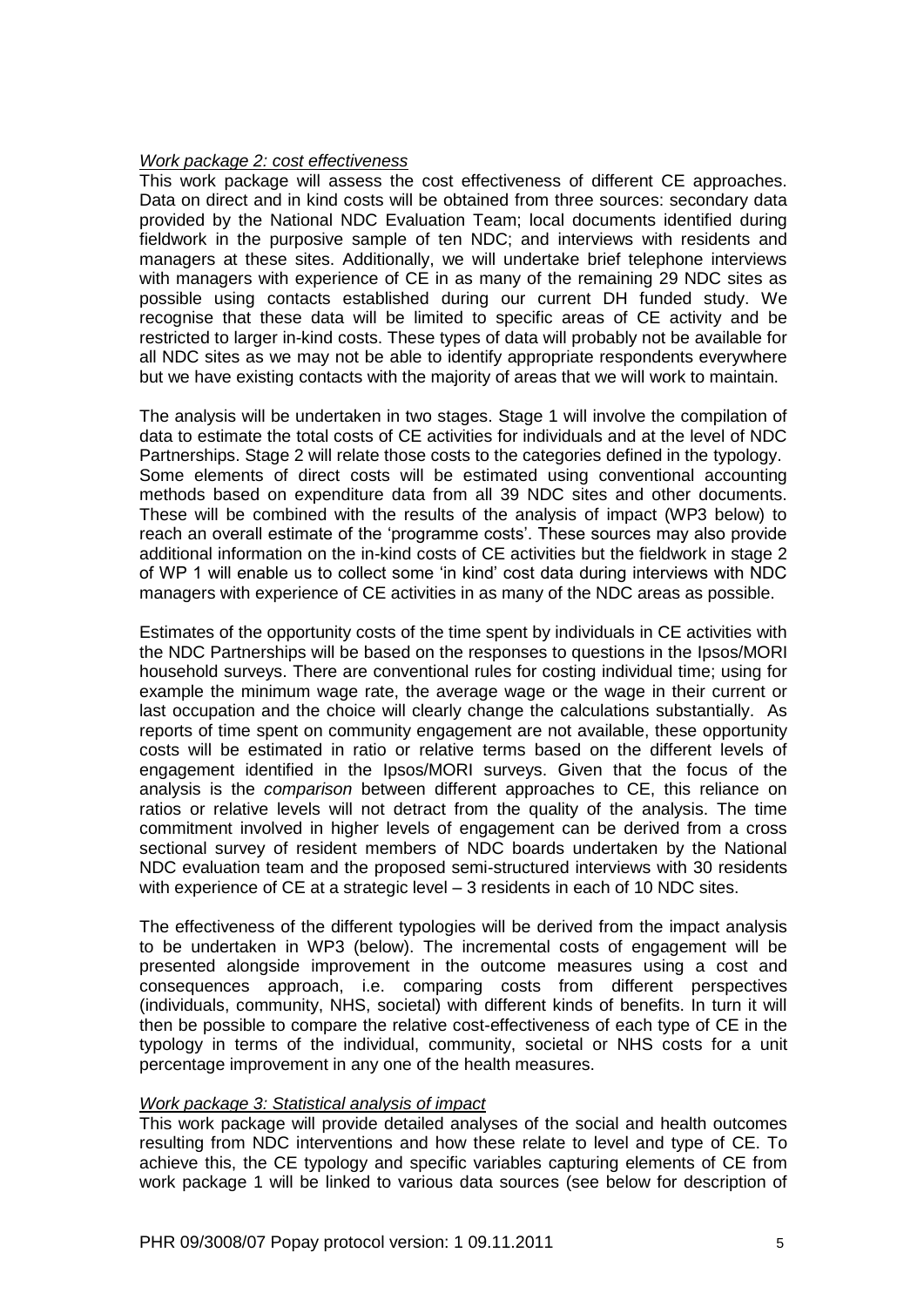data to be used) to test the following sub-hypotheses:

*H1: Type of CE will be associated with social and health outcomes among residents engaged in NDC activities*. Here we will assess the impact of CE on the health of NDC residents. Health status (captured by self-rated health and the 5-item mental health inventory of the SF-36) will be compared across different CE types. Possible confounding factors (e.g. involvement in other non-NDC activities and possible effect modifiers (e.g. socioeconomic status) will be examined using multivariable regression models. We will also explore associations between CE type and social outcomes (including time commitment, burnout and positive experiences).

*H2: Type of CE will be associated with changes in health and the social determinants of health over time in the whole NDC population*: Using the MORI surveys from 2002/4/6/8, change in health and social determinants of health across CE types will be described as: i) individual trajectory of change (for continuous outcomes measured on up to 4 occasions); ii) step change between first and last follow-up (e.g. quitting smoking); iii) repeated binary outcomes such as repeated measures logistic regression or multivariate binary response model, as appropriate. These models can be implemented in MLwin, for example. Using NDC area level administrative data, trends from 1998 to 2008 by CE type will be plotted. This analysis will be based on ecological data (at the level of NDC area or comparator area) and will be descriptive in nature. More sophisticated time series analysis will not be possible due to the small number of time points available. However, plots of change over time for different outcomes can potentially shed light on which domains and outcomes have changed and when this change began. In addition, the analyses of impact will be undertaken across variables capturing specific elements of community engagement, rather than across the overall typology indicator. This will enable us to provide more detail on the relationship between community engagement and outcomes, and to examine the impact of CE in the event that a clear CE typology does not emerge from WP1.

*H3: Some types of CE are effective in reducing health inequalitie*s: To assess the contribution of CE to remedying disadvantage, health at end of follow-up will be compared across NDC CE types with comparator areas as the reference and controlling for baseline health. To assess reduction of the health gap between NDC areas and the England average requires data describing health in areas from across the socioeconomic spectrum. These are available from the Health Survey for England in comparable years (1998 to 2008) for a limited set of outcomes (self-rated health, long-term illness and smoking). Health Survey for England data is being aggregated to small area level and matched on area deprivation and socio-demographics during our current DH funded study and these datasets will be available for this analysis. Ecological analysis will describe time trends in the prevalence of poor health and health behaviours in NDC areas with different types of CE and compared to areas from across the socioeconomic spectrum.

*Residential mobility and missing data:* Residential mobility is a challenge to impact analysis of area-based interventions. Detailed analysis of 'movers' by the National NDC Evaluation Team 27 has shown that, compared with people staying in NDC areas, people moving in are more likely to be younger, white minorities or from a nonwhite ethnic minority background, to live in larger households and to be privately renting their home. People moving out of NDC areas, compared with those moving in, are more likely to be older, in employment and moving into owner-occupied accommodation. There was no consistent evidence of a difference in outcome change on most indicators, but NDCs with higher levels of residential mobility experienced less positive change than the NDC average in relation to housing and physical environment indicators. As noted above we will also explore the link between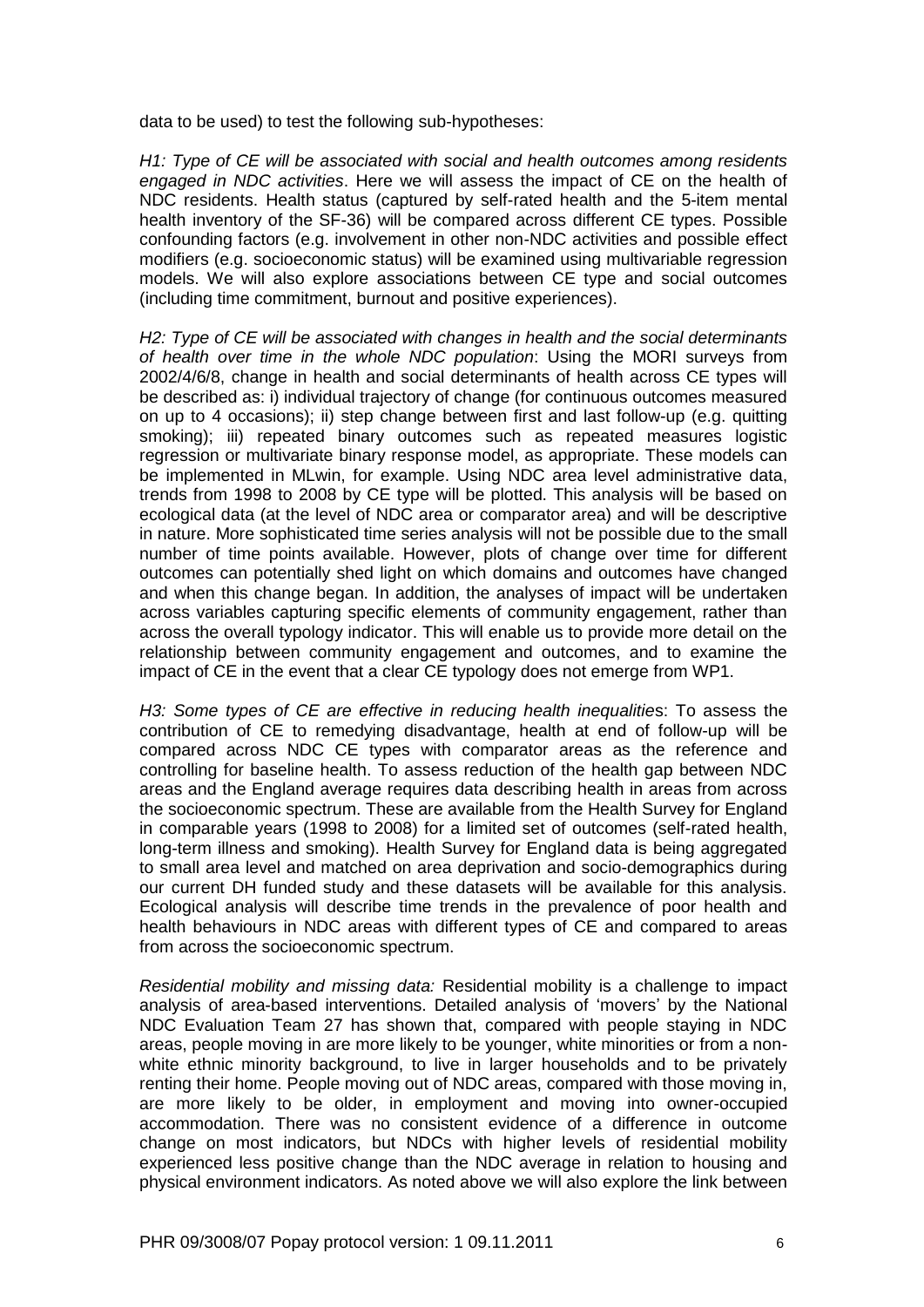residential mobility and community engagement in the interviews to understand this phenomenon more. In the quantitative analysis, we will adjust for residential mobility and for variables shown to predict mobility or desire to move in this dataset as potentially important explanatory factors in the relationship between CE and outcomes. Multilevel modelling, using a random effects approach, utilises longitudinal data for those who participate in only some waves, so analysis is not restricted to those in all four waves. In addition, imputation for missing values can be used to generate a simulated value for each incomplete data point on important explanatory factors. Multiple imputation methods,28 which yield several imputed datasets, will be used to explore the sensitivity of the findings to missing data, though these are based on the assumption of missing at random and will be useful for some but not all of the planned analyses.

# **4. Study population**

We will use secondary and primary data from or about the resident population of the 39 NDC areas. The average population of these areas is 9,800, ranging from 5,000 to 20,100. The areas are predominantly urban and 28 are in the most deprived, decile in England, ten in the second most deprived and one in the third most deprived.19 Seventeen have more than 90% white residents, while in seven white residents comprise less than half of the population. In the 2001 census, compared to the England and Wales average, NDC areas had a higher proportion of residents who were manual workers or living in lone-parent households or aged under 16. There were fewer owner-occupiers and higher levels of multiple deprivation.

## **5. Exploring differential impacts**

We aim to measure differential impacts of NDC approaches to community engagement by measures of socioeconomic position including educational qualifications, employment status and housing tenure. These data are available from the Ipsos/MORI surveys carried out for the National NDC Evaluation in all 39 NDC and comparison areas in 2002/4/6/8. Our research is also taking advantage of the unique post-coded administrative datasets constructed by the National Evaluation Team. These contain ecological indicators of levels of deprivation for the populations of all 39 NDC areas and matched comparison areas. We will also have information on the industrial history of the areas.

Addressing health inequalities is at the core of this research. We aim to evaluate the contribution NDC approaches to community engagement made to the overall impact of the NDC policy initiative on health inequalities. We will explore the relationship between NDC approaches to community engagement and changes in health related outcomes amongst: (i) the populations of NDC areas compared with comparator areas (remedying disadvantage); NDC area populations relative to the English national average (reducing the gap between deprived and average areas); and individual-level socioeconomic group within each NDC area (reducing the gap within areas). This will allow us identify any differential impact of CE on health-related inequalities.

# **6. The community engagement interventions**

Community engagement has been central to the NDC policy initiative with residents involved in all stages of development across all thematic areas. The scale of this commitment is reflected in expenditure figures: between 1999 and 2008 18% of total NDC expenditure across the six themes was spent on interventions classified as relating to community engagement. Of this 13% went to capacity building initiatives, 11% to community development officers and 18% to community facilities.18 Each local NDC was overseen by a multi-sector partnership board including the local authority, NHS, private and voluntary agencies and local residents and typically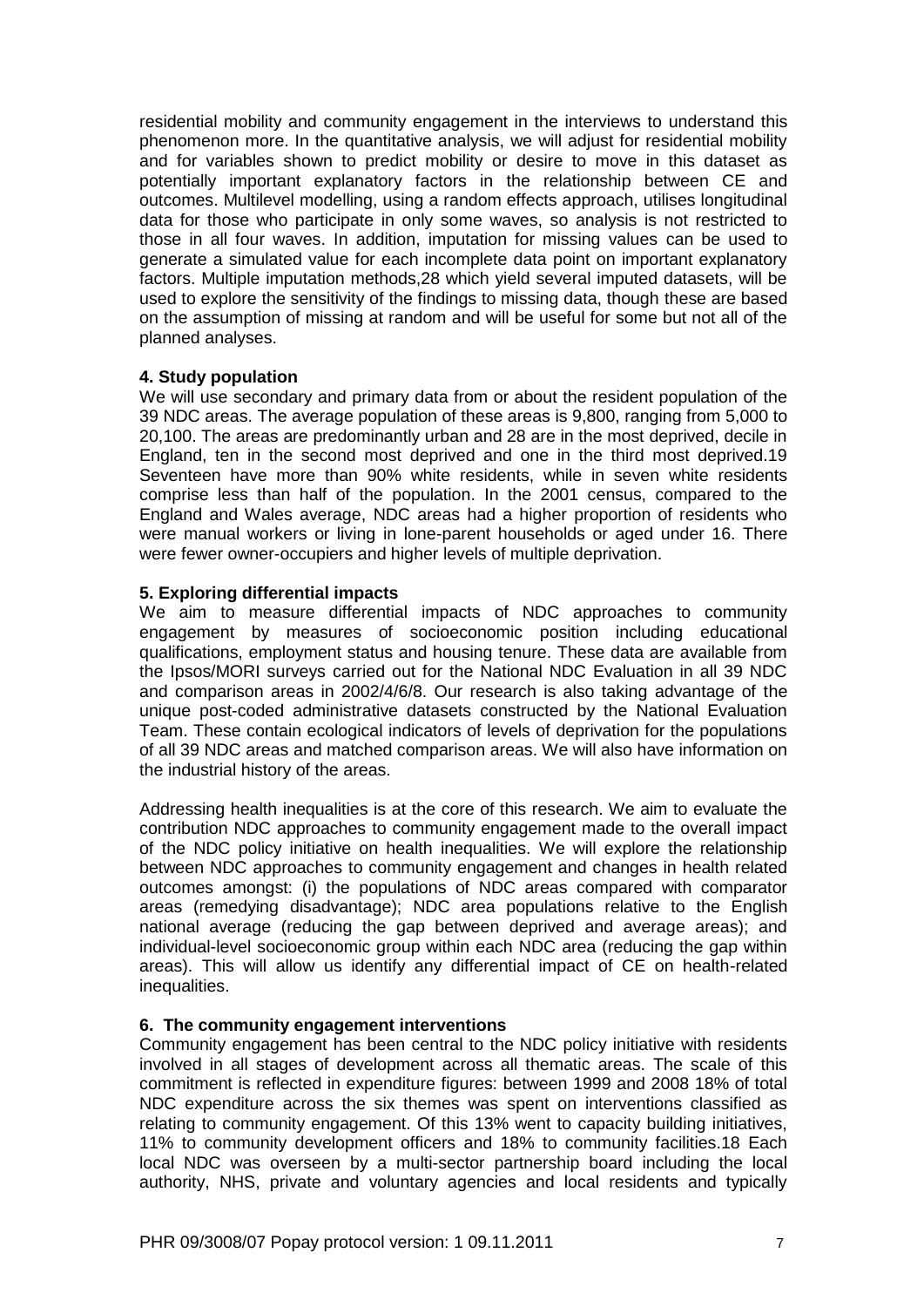chaired by a resident. Thematic programmes and specific projects also adopted partnership models. Initially we have grouped community engagement approaches used by the NDC local programmes into four types: community engagement in or control of the design/delivery of services; inclusive strategic decision-making (e.g. resident members of boards); community capacity building (e.g. community development initiatives and community chests funding); and community liaison/consultation. However, within this common framework, structures and processes for community engagement have varied across NDC areas.18 Producing a more refined typology of NDC approaches to CE will be an important element of the study proposed here.

# **7. Sources of data**

Our research is utilising secondary data sources including data collected by the National NDC Evaluation led by Sheffield Hallam University which ended in 2010 and new empirical data. Brief descriptions of the sources of different types of data are provided below.

### *Social and health outcomes*

These data are being obtained at the individual and area level for NDC and matched comparator areas from two National NDC Evaluation Team sources: the Ipsos/MORI household surveys repeated in 2002/4/6/8 and the post-coded routine administrative datasets. In addition we are also using data from the Health Survey for England 2001-2008 inclusive. The outcome measure we have access to include:

- $\Box$  Measures of the social determinants of health and health inequities for NDC areas and matched comparison areas including: employment status; income; participation in education/training; fear of crime; satisfaction with the local area; sense of community; trust in local agencies/services; low income rate; educational attainment rate; rates of staying in education; higher education entry rate; crime rates; house prices; IMD scores total and sub-domains.
- $\Box$  Measures of health outcomes in NDC areas and matched comparator areas including: self-rated health; long-term illness; mental health inventory (from the SF-36); smoking, fruit and vegetable consumption; leisure time and physical activity; teenage pregnancy rate; low birth-weight rate; standardised mortality rate.
- $\Box$ Average rates of health outcome measures for areas across the social spectrum: Teenage pregnancy rate; low birth weight rate; standardised mortality rate.

#### *Data on approaches to, and experience of community engagement*

Data on the awareness of the NDC and on level and type of engagement in NDC activities (and changes over time) in all NDC areas have been obtained from the Ipsos/MORI household surveys conducted in 2002/4/6/8. Richer data are available from a cross sectional survey of resident members of NDC Partnership Boards and from case studies conducted by the National Evaluation Team. Additionally, new primary data on structures and processes associated with community engagement and experience of CE are being collected during the interviews with residents and managers in the purposive sample of 10 NDC areas.

## *The costs of NDC approaches to community engagement*

Secondary data are available on the costs of community engagement activities in all NDC areas on the following categories: capacity building (NDC governance, youth, BME, women, elderly, general); improved community services/equipment; youth support or services; promotion/communications/marketing/raising awareness; new/improved use/access to community facility; community radio; Community Chest;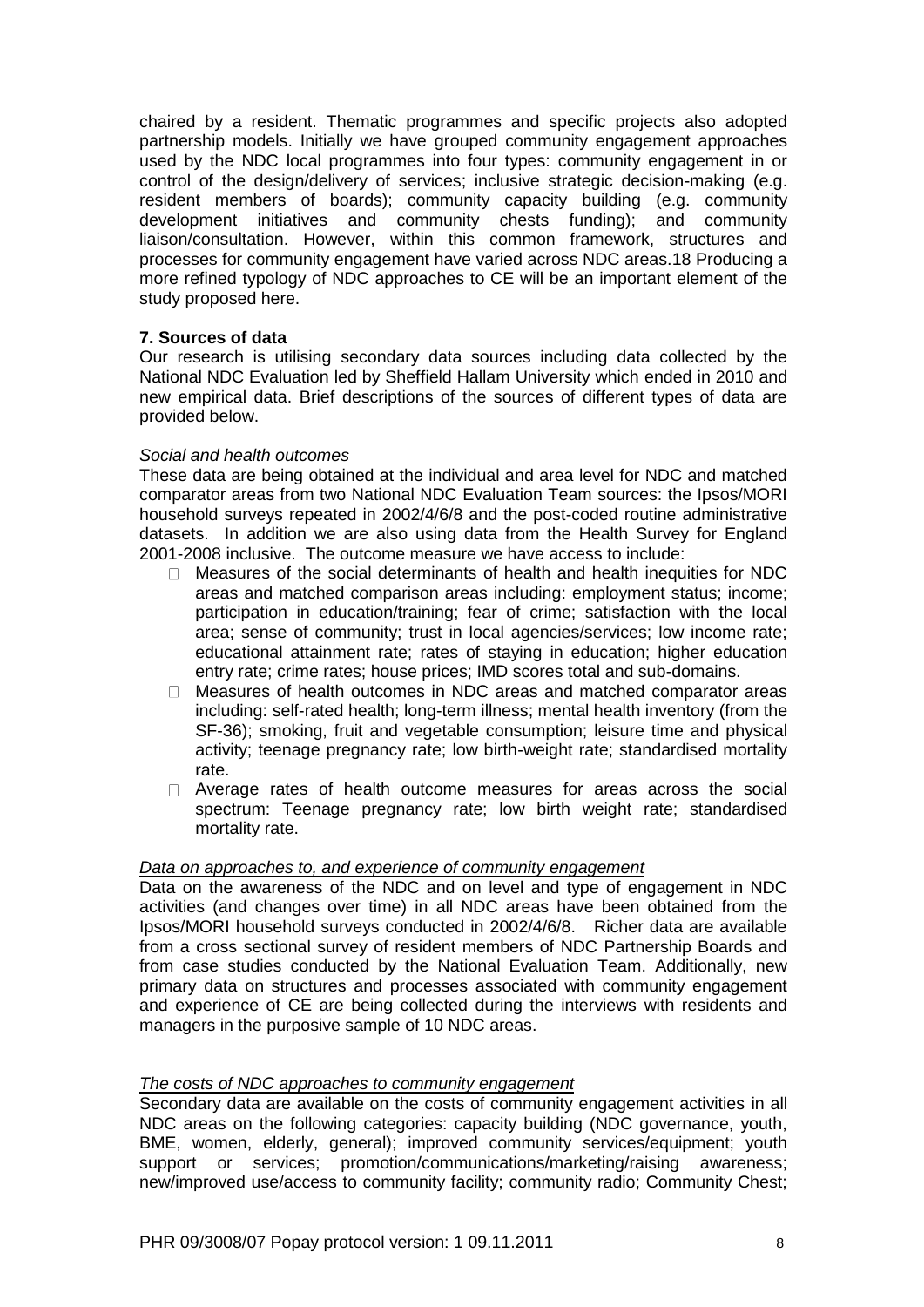community development workers; and community events/activities. We will also obtain data from local documentation and interviews described earlier which will provide a basis for estimating the scale of in-kind costs across an area including:

i. Use of buildings for committee meetings, office, public meetings, etc.;

ii. Subsidies for utilities (council tax, electricity, gas, telephone/ internet);

iii. Any personnel provided by other organizations for CE initiatives;

- iv. Subsidies for office materials;
- v. Provision of meals / refreshments;
- vi. Training provided without cost.

Though not ideal, cost effectiveness analyses rarely have access to ideal data. We believe they will allow a relatively sophisticated calculation of some elements of the cost of CE compared to existing research. In the economic analysis we are also exploring the potential of QOF data from general practices in NDC areas.

## **8. Sample sizes**

*Primary data sources:* 

- *Fifty semi-structured interviews:* thirty local NDC residents and twenty past-NDC managers will be interviewed. These interviews will be conducted across the 10 purposively selected NDC areas – giving five interviews in each site. The residents will be selected based on their experience of engagement at a strategic or thematic level in NDC decision making. NDC managers will be selected based on their knowledge of local CE strategies, processes and outcomes across the policy themes.
- □ Up to 29 telephone interviews with past NDC managers focusing on the nature and level of in-kind costs of CE activities in as many of the remaining 29 NDC areas as possible.

#### *Secondary data sources:*

- $\Box$ *National NDC Evaluation Team Ipsos/MORI household survey*: involved four repeated surveys in 2002/4/6/8 and a random probability sample of residents in NDC and comparator areas. Each survey: n=19,500; Longitudinal panel n=3,500 with complete data across the four waves; n=13,000 with some repeat data.
- *National NDC Evaluation Team survey of resident members of NDC Partnership Boards*, conducted in 2009 involved a sample of 300 residents who had been or were members of NDC partnership boards
- *Health Survey for England 2001-2008*, involves a random probability sample of residents in areas drawn from across the socioeconomic spectrum across England n=2,000/ year
- *National Evaluation of NDC: post-coded routine administrative dataset*  includes population data on all NDC areas and matched comparators. The linkage is ecological: area information is linked to an individual case but does not involve the use of any matching keys that would allow individuals to be identified. The area codes that we will use are part of the published dataset and therefore the process is not in breach of the assurances made to the data subjects.
- *Quality and Outcomes Framework (QOF) data* for General Practice populations in the 10 case study NDC areas
- *Annual financial returns for every NDC area 1999-2008*: this database referred to as System K, contains annual expenditure information for each thematic area for each NDC area from 1999/2000 to 2008/9. Information is also available on the level of income obtained from non-government sources for joint funding of projects.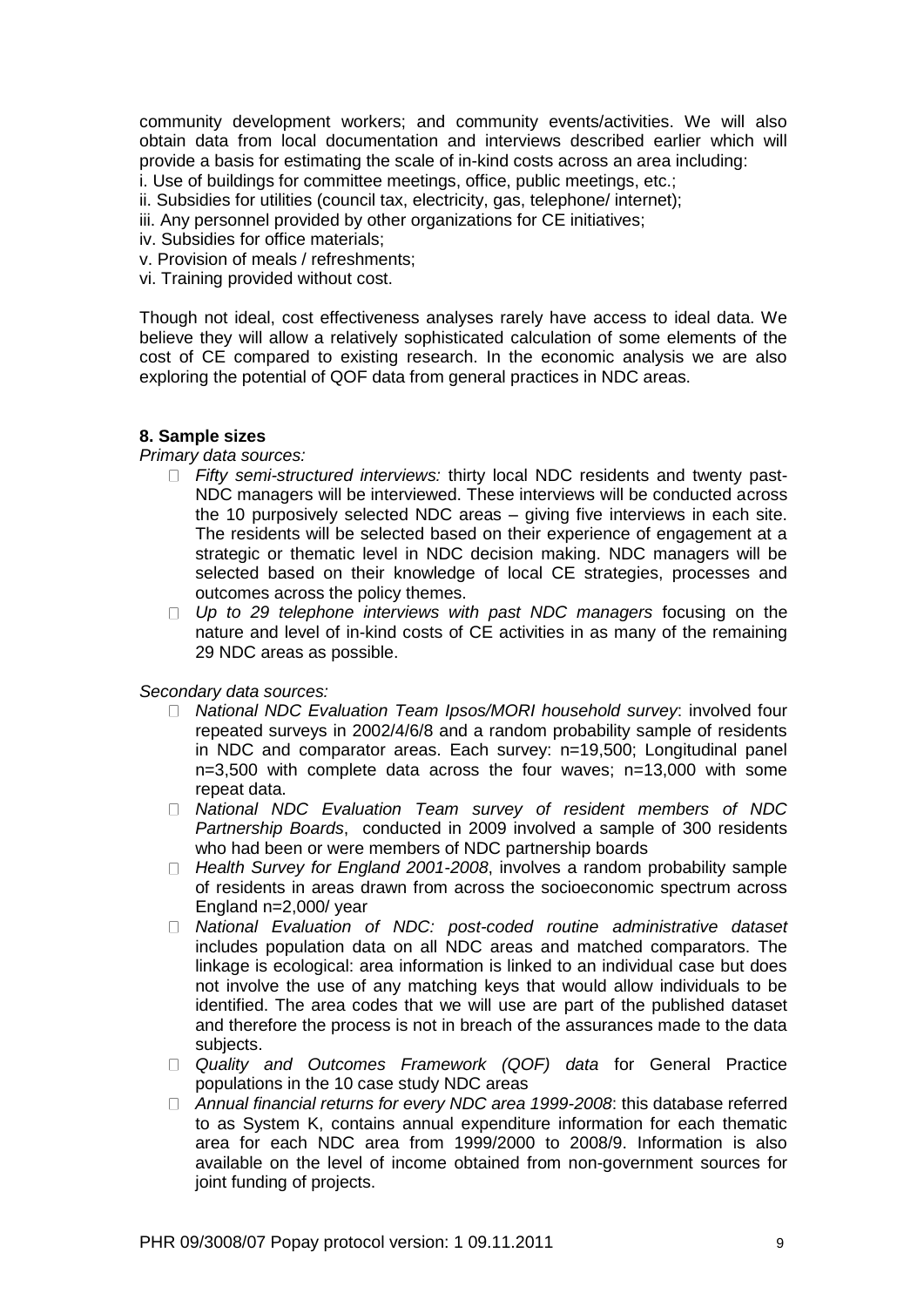## *Statistical power for impact analysis*

Analyses assessing the impact of CE on social and health outcomes will be based on existing data in the cross-sectional and panel elements of the Ipsos/MORI surveys and the administrative dataset aggregated to NDC areas. Both of these data sources also provide data on matched comparator areas. With the Ipsos/MORI surveys available sample size depends on the outcome of interest and survey waves used. The impact analysis also depends on being able to identify a suitable CE typology which divides NDCs into groups large enough for analysis. This cannot be known at this stage, but assuming (simplistically) that four CE types are identified with 25% of the NDC population in each we illustrate power for different types of outcomes.23 There are 3,500 respondents providing data from all four waves, alpha is specified as 5% level and we allow for a design effect (due to clustering of individuals within NDC areas) of 2.0. This will provide 80% power to detect an odds ratio of 1.4 for the highest compared with lowest CE for categorical outcomes. It will provide 80% power to detect a difference of 0.3 standard deviations between highest and lowest CE types for continuous scores.

# **9. Synthesis and Dissemination**

Preparation of reports, articles and conference presentations will be on-going but with a particular emphasis in the final two months. At this point two short accessible briefings will be produced focusing on key messages for community engagement in future policies aiming to reduce health inequalities and for the evaluation of CE in the future. Findings from this research will also be presented at a national conference to be organised as part of our DH funded NDC evaluation.

## **10. Public engagement in the research**

Members of the public as NDC residents and paid workers are involved in the research as co investigators and advisers. Ann-Marie Pickup is a lay co-applicant and resident of an NDC area. Margaret O'Mara, another NDC resident is a member of our current DH Advisory Group and collaborator on this project. Our collaborator Liz Kessler was public space co-ordinator for the EC1 NDC programme in London from 2004 - 2009. In addition, there are resident activists and NDC workers from other areas on the Advisory Group for our current DH funded study. These 'lay experts' bring extensive knowledge and practical experience of NDC approaches to CE and will contribute to identifying local data sources, the construction of research tools and the conduct of fieldwork including identifying local informants.

# **References**

1. DCLG. *Strong and prosperous communities: The Local Government White Paper*, Cm 6939-1, Crown Copyright. Department for Communities and Local Government, 2006

2. DH. *A stronger local voice: A framework for creating a stronger local voice in the development of health and social care services*. London: Department of Health, 2006 3. Electoral Commission, *Social exclusion and political engagement*; Research Report. London; November 2005

4. Goodlad R, Burton P, Croft J. Effectiveness at what? The processes and impact of community involvement in area-based initiatives; *Environment and Planning C-Government and Policy* 2005; 23: 923-938

5. NICE, *Community engagement to Improve H*ealth. Public Health Guidance 9; London; National Institute for Health and Clinical Excellence; 2008, Available from: www.nice.org.uk/PH009.

6. Popay J. Community Engagement for Health Improvement: questions of definition, outcomes and evaluation. In: Morgan A, Barker R, Davies M, Ziglio E, editors. *International health and development: Investing in assets of individuals, communities*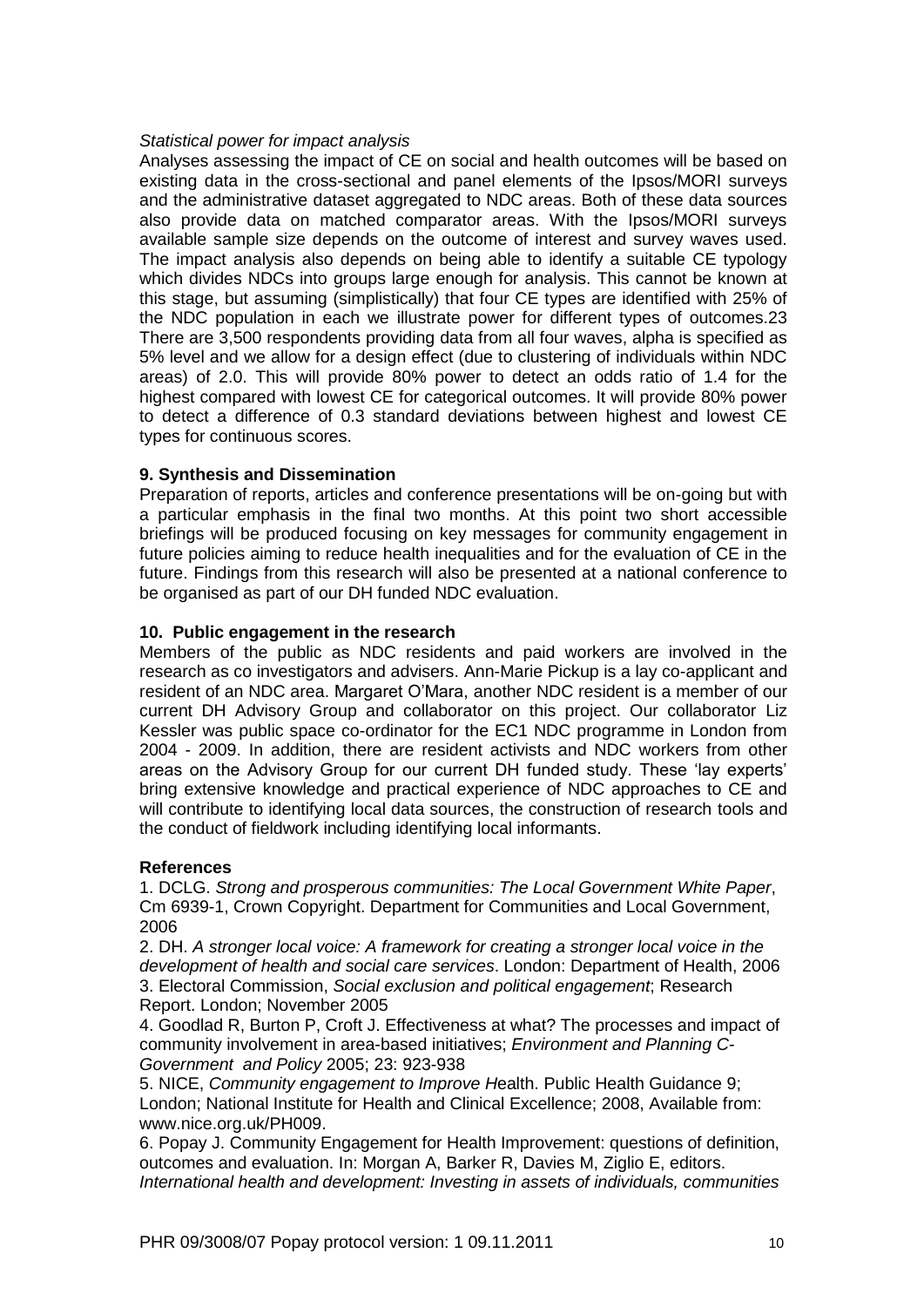*and organisations*. New York: Springer, 2010.

7. Rifkin S, Lewando-Hundt G, Draper A. *Participatory approaches in health promotion and planning: A literature review.* London: Health Development Agency, 2000.

8. Wallerstein N. *What is the evidence on effectiveness of empowerment to improve health?* Health Evidence Network Report; Copenhagen: WHO Regional Office for Europe, 2006. Available from: http://www.euro.who.int/Document/E88086.pdf 9. Cabinet Office. *Building the Big Society*; London: Cabinet Office, 18 May 2010. Available from:<http://www.cabinetoffice.gov.uk/>

10. DCLG. *Communities and neighbourhoods: Building the Big Society*. London: Department of Communities and Local Government, 2010. Available from: <http://www.communities.gov.uk/communities/bigsociety/>

11. Carr Hill R, Street A. *Economic analysis/modelling of cost-effectiveness of community engagement to improve health*. Centre for Health Economics. University of York, 2007

12. Mason A, Carr-Hill R, Street A. Establishing the Economics of Engaging Communities in Health Promotion. *Critical Public Health*, 2008; 18 (3): 285-297. 13. Popay J, Attree P, Hornby D, Milton B, Whitehead M, French B, Kowarzik U, Simpson N, Povall S. *Community engagement to address the wider social determinants of health: A review of evidence*. London: National Institute for Health and Clinical Excellence, 2007.

Available from:<http://www.nice.org.uk/guidance/index.jsp?action=folder&o=34709> 14. World Bank. *Empowerment and Poverty Reduction: A Sourcebook*. Washington, DC: The World Bank, 2002.

15. Cairncross L, Morrell C, Darke J, Brownhill S. *Tenants managing – An evaluation of Tenant Management Organisations in England.* London: ODPM, 2002.

16. Findlay E. *Review of the impact of community engagement within regeneration.*  Communities Analytical Services; Edinburgh: Scottish Government Social Research, 2010.

17. Pratchett L, Durose C, Lowndes V, Smith G, Stoker G, Wales C. *Empowering communities to influence local decision making: A systematic review of the evidence.* London: Department for Communities and Local Government, 2009.

18. Batty E, Beatty C, Foden M, Lawless P, Pearson S, Wilson I. *Involving local people in regeneration: Evidence from the NDC Programme.* The NDC National Evaluation: Final report Vol. 2. London: CRESR/DCLG, 2010a.

19. Batty E, Beatty C, Foden M, Lawless P, Pearson S, Wilson I. *The New Deal for Communities Experience: A final assessment.* The NDC Evaluation Final report Vol. 7. London: CRESR/DCLG, 2010b.

20. Graham H. Tackling Inequalities in Health in England: Remedying Health Disadvantages, Narrowing Health Gaps or Reducing Health Gradients? *Journal of Social Policy* 2004; 33(1):115-131.

21. Kreft IGG. *Are multilevel techniques necessary? An overview including simulation studies.* Los Angeles: California State University, 1996.

22. Hox J. Multilevel modelling: when and why? In: Balderjahn I, Mathar R, Schader M, (Editors); *Classification, data analysis and data hi*ghways; New York: Springer, 2002.

23. Demidenko E. Sample size determination for logistic regression revisited. *Statistics in Medicine* 2007; 26: 3385-3397.

24. Popay J, Roberts H, Sowden A, Petticrew M, Arai L, Rodgers M. *Guidance on the Conduct of Narrative Synthesis in Systematic Reviews: Version 1*. Lancaster: University of Lancaster, 2005. Available from:

<http://www.lancs.ac.uk/shm/research/nssr/index>

25. Arai L, Britten N, Popay J, Roberts H, Petticrew M, Rogers M, Sowden A. Testing methodological developments in the conduct of narrative synthesis: a demonstration review of research on the implementation of smoke alarm interventions. *Evidence &*